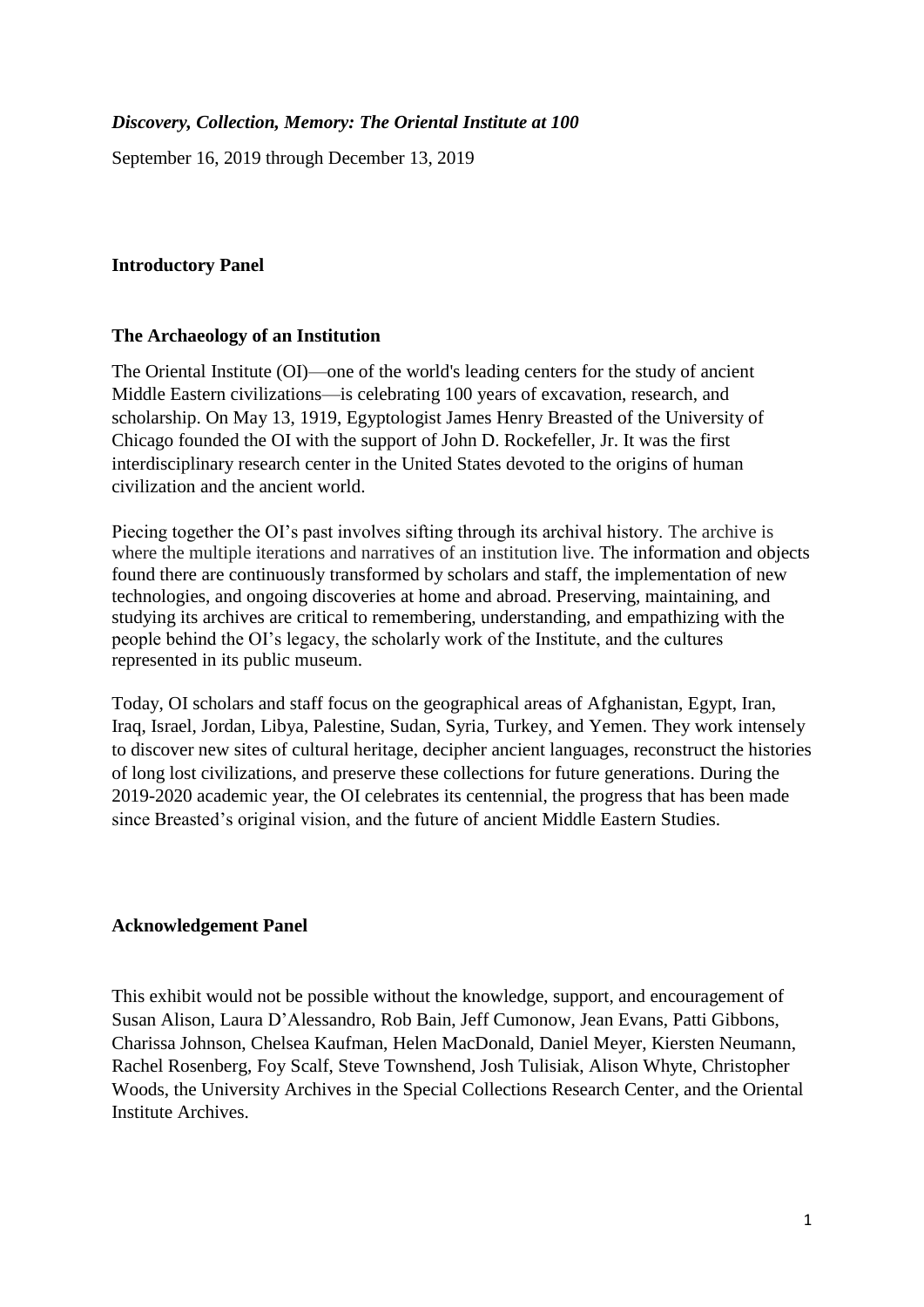#### **James Henry Breasted**

Born in Rockford, IL in 1865, James Henry Breasted was appointed to the first professorship in Egyptology in the United States at the University of Chicago in 1905 by University President William Rainey Harper. His connection to the University of Chicago began when he earned a master's degree at Yale University from 1890 to 1891. It was there that he met his mentor, William Rainey Harper, who encouraged him to study Egyptology in Berlin under the leading Egyptologist of the day, Adolf Erman. While completing his doctorate in Germany he met and married Frances Hart in 1894. Their honeymoon was spent in Egypt acquiring artifacts for the Haskell Oriental Museum, work that was commissioned by the newly appointed president—and mentor of Breasted—William Rainey Harper. Upon returning to Chicago, they had three children together: Charles, James Jr., and Astrid, but their married life was always entwined with Breasted's scholarly pursuits. Hart, a trained musician herself, supported her husband's career by documenting it closely and traveling with him to sites across the Middle East whenever possible. Approximately one year after her death, Breasted married her sister, Imogene. It was upon returning to the United States, after their honeymoon trip, that Breasted contracted the streptococcus virus (strep throat) and died in New York on December 2, 1935. The professional and personal relationships that Breasted fostered nationally and internationally were significant for the scholarly landscape of the university. It is because of these partnerships, the creation of the Haskell Oriental Museum, and ultimately the OI in 1919 that the study of Egyptology and the ancient Middle East flourished at the University of Chicago throughout the twentieth century.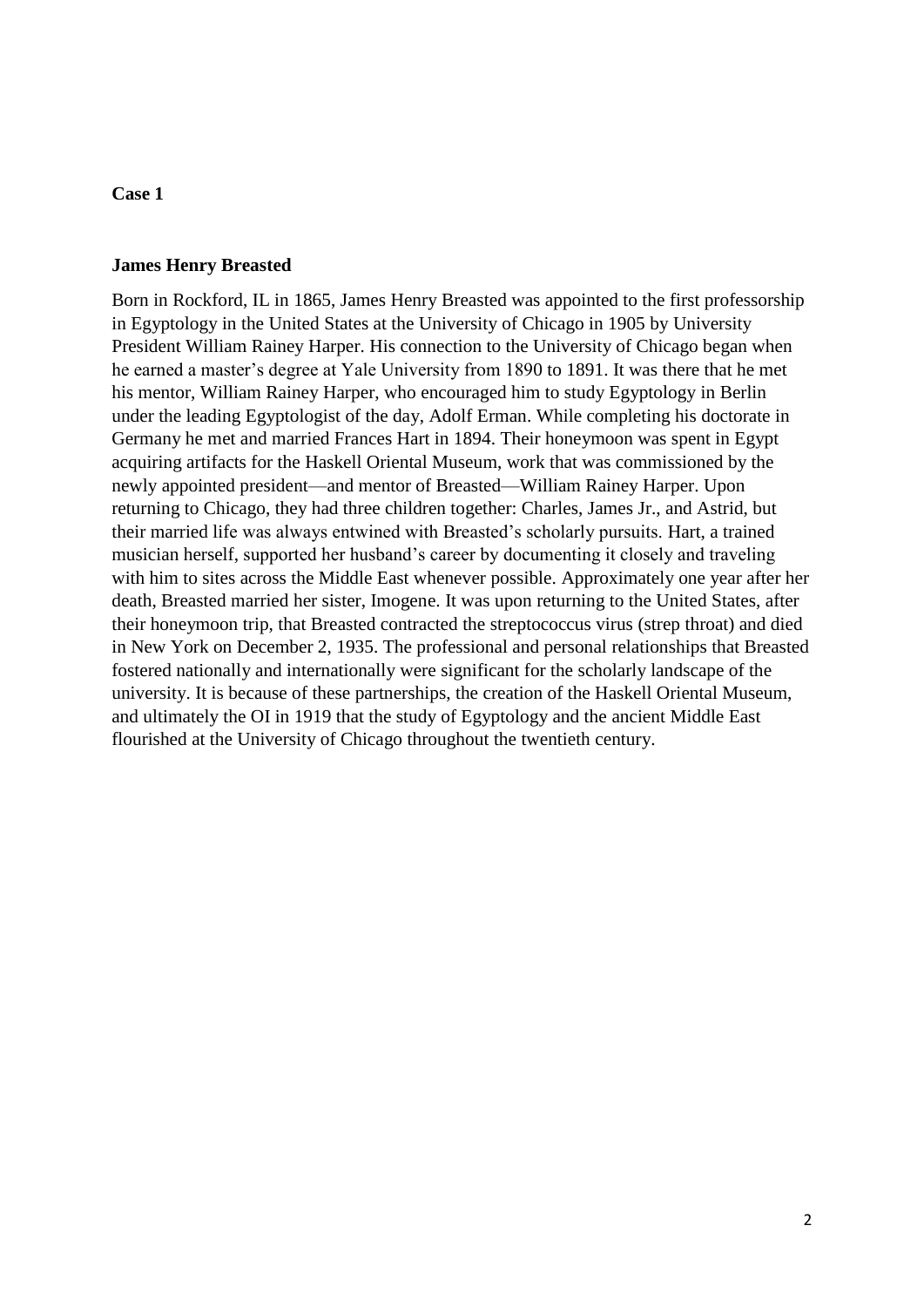# **The Haskell Oriental Museum**

The Haskell Oriental Museum was created with a donation from Mrs. Caroline E. Haskell in memory of her late husband, Frederick Haskell. Until 1896, when the Haskell Oriental Museum was completed, the study of the ancient Middle East did not have a dedicated home on campus. The dedication of the Haskell Oriental Museum occurred on July 2, 1896 during the quinquennial celebration of the University of Chicago.

The museum's first director was William Rainey Harper, while James Henry Breasted acted as assistant director. The collections in the museum were displayed in the ground floor galleries and consisted mainly of plaster-cast reproductions and small exhibition cases in which visitors could view an assortment of antiquities. The Egyptian collection was strong, most of which was the result of purchases made on Breasted's honeymoon trip to Egypt from 1894-1895. Interest for such work in Chicago was great and this collection grew rapidly thanks to donations from the Chicago Society of Egyptian Research (established 1897) and a subscription to the Egypt Exploration Fund. Enthusiasm for field work during this period began to grow. By 1901, William Rainey Harper was so fully committed to his responsibilities as university president that James Henry Breasted was appointed director of the Haskell Oriental Museum. It was his passion and scholarship that would move ancient Middle Eastern studies at the University of Chicago forward in ways not yet imagined.

# **Focus Panel**

The term 'Orient' originally referred to the OI's geographical area of research focus — 100 years ago, the Middle East was known as the *Orient,* meaning 'east' (cf. Occident meaning 'west'). Though this meaning of the term is no longer part of common American English usage, it is still associated with some well-known institutes and museums, as in the case of the OI.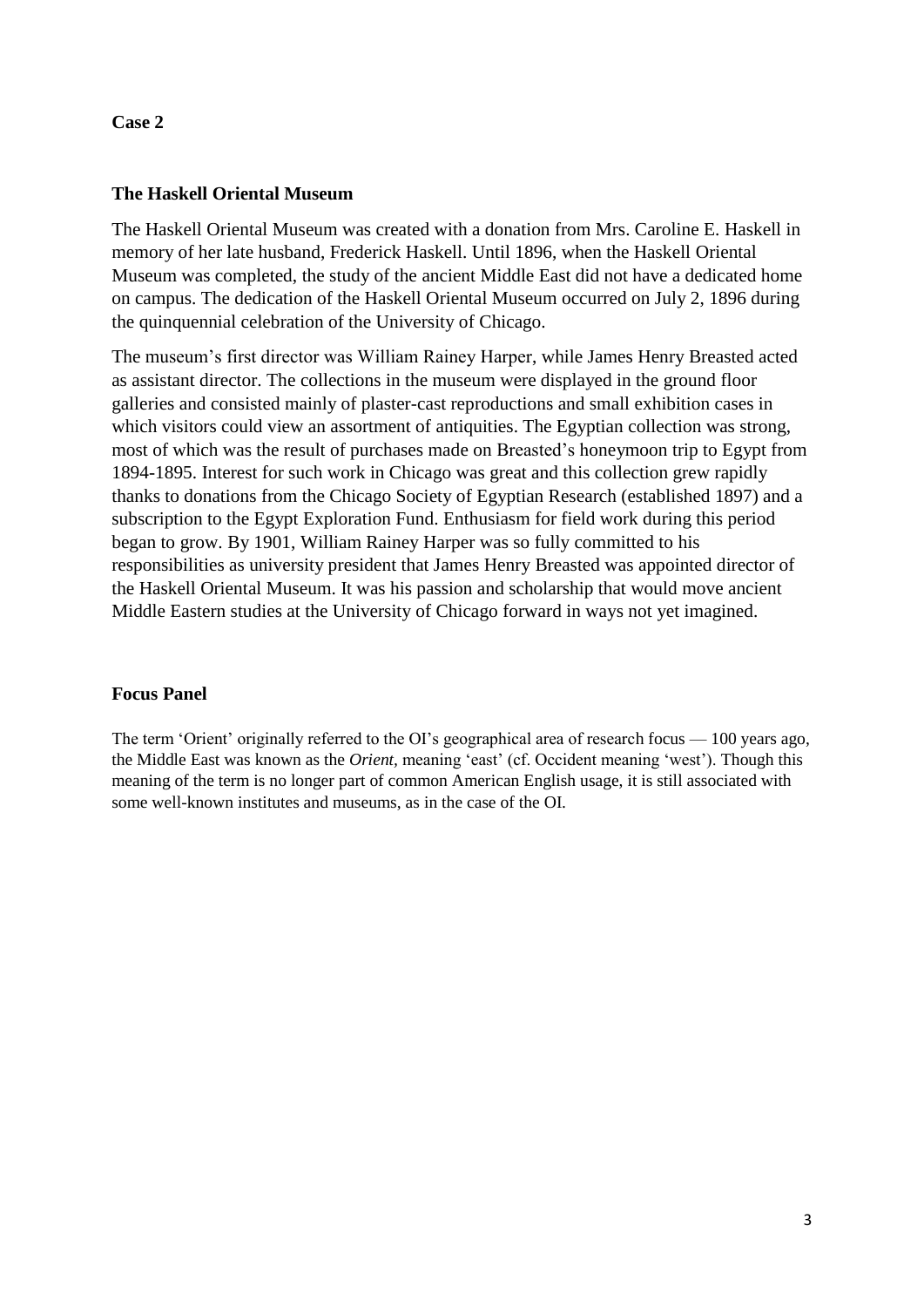# **1905-1907 Trips**

The intellectual and financial support of field work increased around 1900 and President Harper and Breasted embraced the chance to begin expeditions abroad. In 1903, John D. Rockefeller, Sr. gave \$50,000 in support of their research. His support, along with a number of other donations, allowed the university to organize its first expedition to the Middle East. President Harper created an "Oriental Exploration Fund of the University of Chicago" in 1903 and began an expedition that resulted in an excavation at the site of Bismaya in central Iraq, which was directed by Edgar J. Banks. The artifacts discovered there formed the core of the Haskell Oriental Museum's Mesopotamian collection. In 1905, focus shifted to Breasted and Egypt. The remaining exploration fund was dedicated to an epigraphic survey of Egypt and Nubia headed by Breasted. During the first season (1905-06), he traveled with his wife Frances and eight-year-old son, Charles to southern Egypt. The second season was more tumultuous. Accompanied by the artist Norman de Garis Davies, the team traveled south to the temples of Nubia. This trip was complete with 135- degree temperatures, sand storms, and a shipwreck. Breasted kept copious notes of these two seasons of exploration from 1905- 07. The goal of these trips was to record the architecture of this area and copy inscriptions found there. It was during this time that Breasted developed epigraphic techniques that created a foundation for the ones used today at Chicago House in Luxor, Egypt. These trips resulted in invaluable reconnaissance work for future expeditions and the creation of over a thousand photographs, which still exist in the OI's archives today.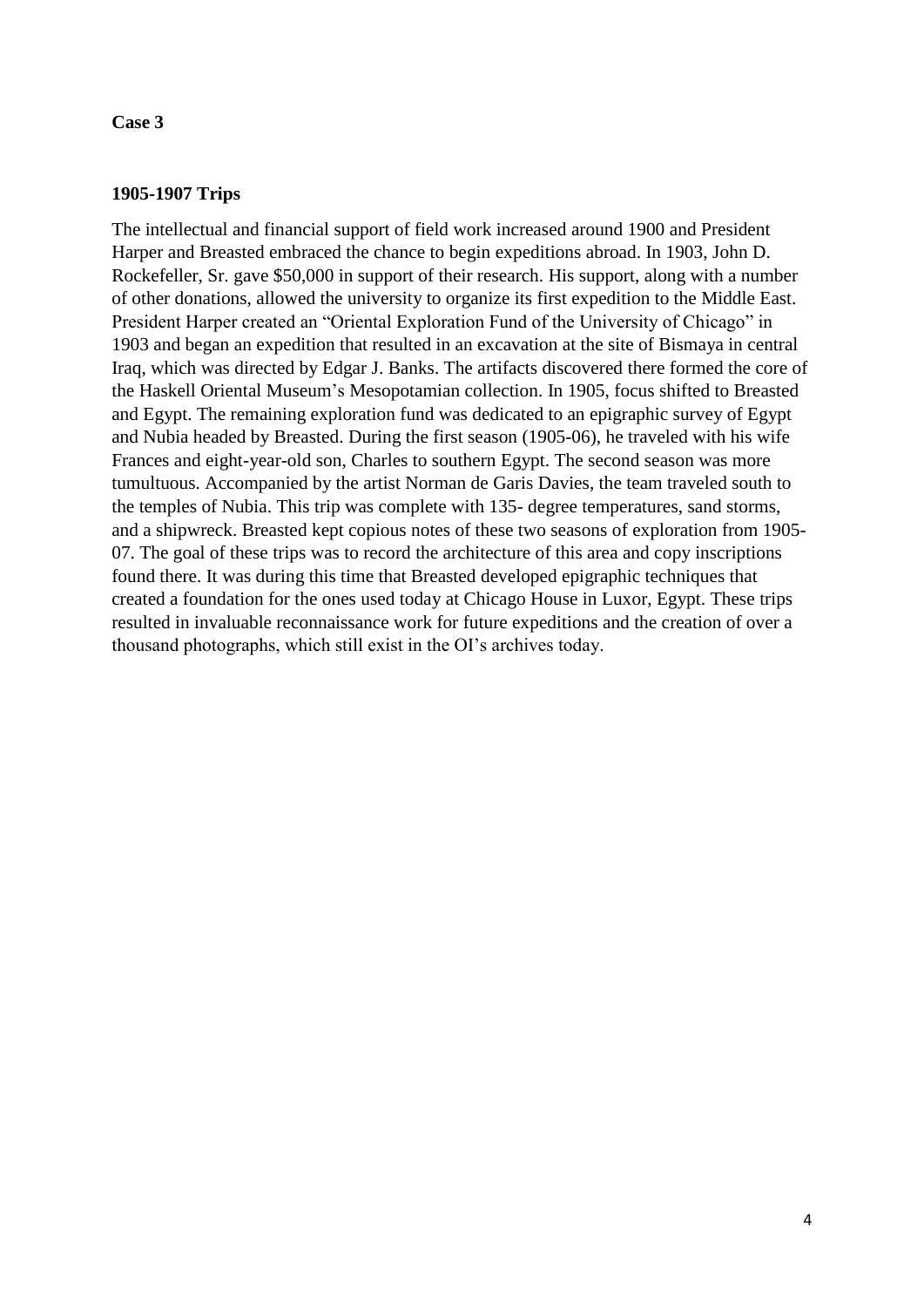### **The Creation of the OI**

As interest in the study of the ancient Middle East grew, Professor Breasted became increasingly aware of his need for a patron who would provide him dedicated funds to pursue his research. President Harper and John D. Rockefeller, Sr. had an essential alliance that allowed the University of Chicago to flourish in its early decades. Breasted and John D. Rockefeller, Jr. found their common ground through a mutual appreciation of the subject at hand. Direct contact between these two men, however, did not occur until Breasted decided to seize the possibilities afforded by the end of WWI and apply for a grant to survey the Middle East. The grant he applied for was sponsored by the Rockefellers. In support of his Institute, Breasted laid out an intricate and practical plan. The metaphor that ran through his plan was a celestial one and the idea that would be at the foundation of his Institute was that of a vast archive. Evoking images of the stars, Breasted claimed that you cannot have the OI without its archive because the true dream of the scholar who studies the ancient Middle East is of a central repository where artifacts, documents, photographs, ephemera, and texts could be gathered together under one roof, much like an astronomer's observatory. He writes, "It is evident that the methods and the equipment of the natural sciences should be applied to the study of man, and that the vast body of documents he has left behind must be as systematically gathered, filed and employed as are the observations of the astronomer." (Breasted, February 18, 1919). Rockefeller agreed and with his support, Breasted and President Harry Pratt Judson established the Oriental Institute in 1919.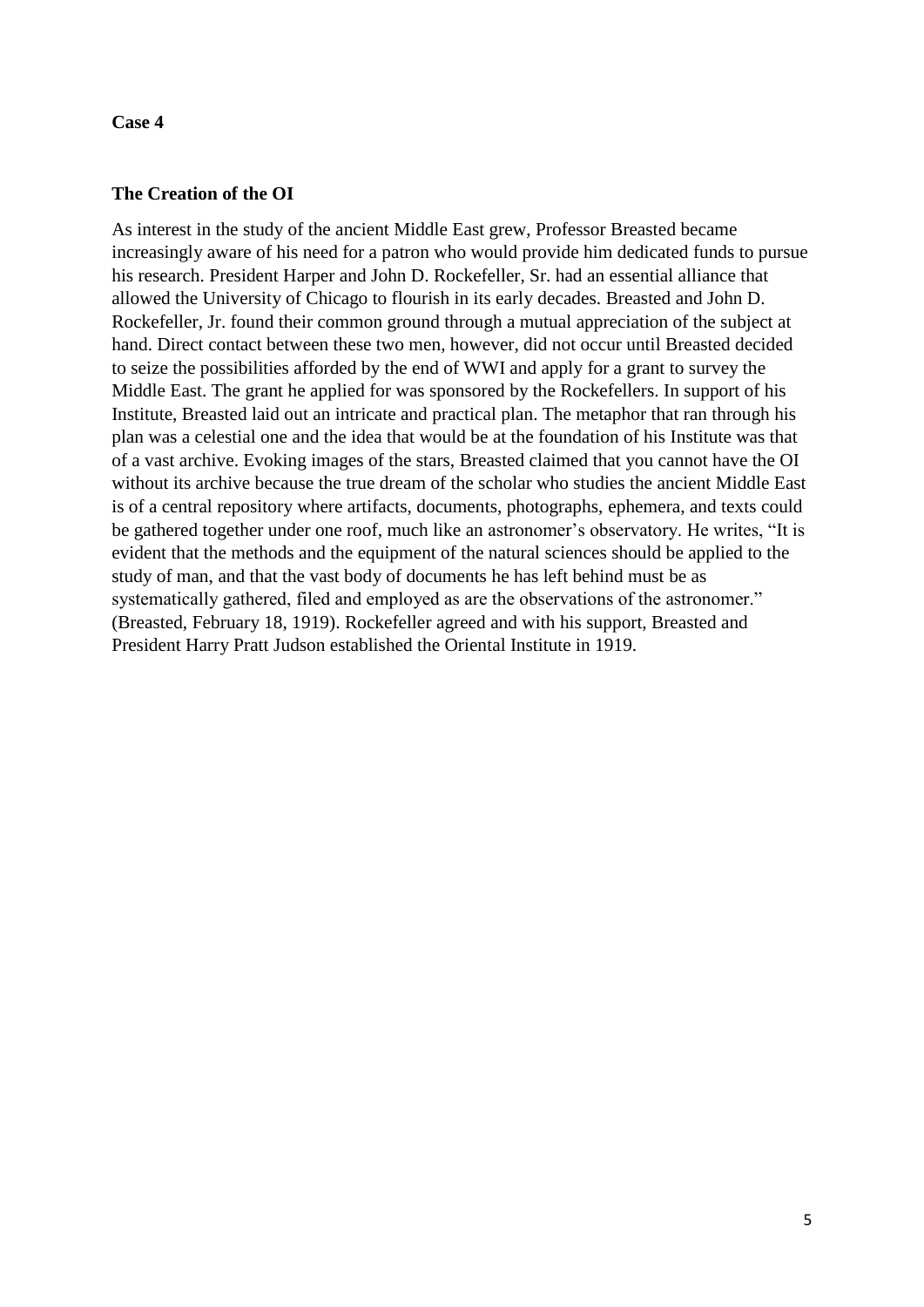## **1919-1920 Reconnaissance Trip**

In August of 1919, Breasted and four companions began the first expedition sanctioned by the newly minted Oriental Institute. He put together a team consisting of students and former students, Ludlow Bull, William Edgerton, Daniel David Luckenbill, and William Shelton. Together they traveled through Egypt, Iraq, Syria, Lebanon, and Israel. Their goals were twofold: collection and connection. They were tasked with purchasing antiquities to study and display in Chicago while also forging new professional relationships and developing networks that would lay the groundwork for future excavation at sites in these areas. This group included some of the first American archaeologists to survey the Middle East at this time. Breasted was very cognizant of the significance of this trip for the future of the Institute. As such, he worked hard to keep this not so merry band of travelers in good spirits as they encountered difficult traveling conditions, little sleep, and scarce food resources. Breasted himself struggled with loneliness as they traveled from England to Cairo through Egypt on to Bombay, then to Basra, Iraq, Beirut, Damascus and back to London via Cairo. At the age of fifty-four, Breasted had finally seen most of the sites that he had written about in his twenty-five-year career as an Egyptologist. It was during this trip that he purchased the Milbank papyrus, cuneiform tablets, Mesopotamian statuary, and cylinder seals, to name only a small portion of the objects that are still in the museum's collection today.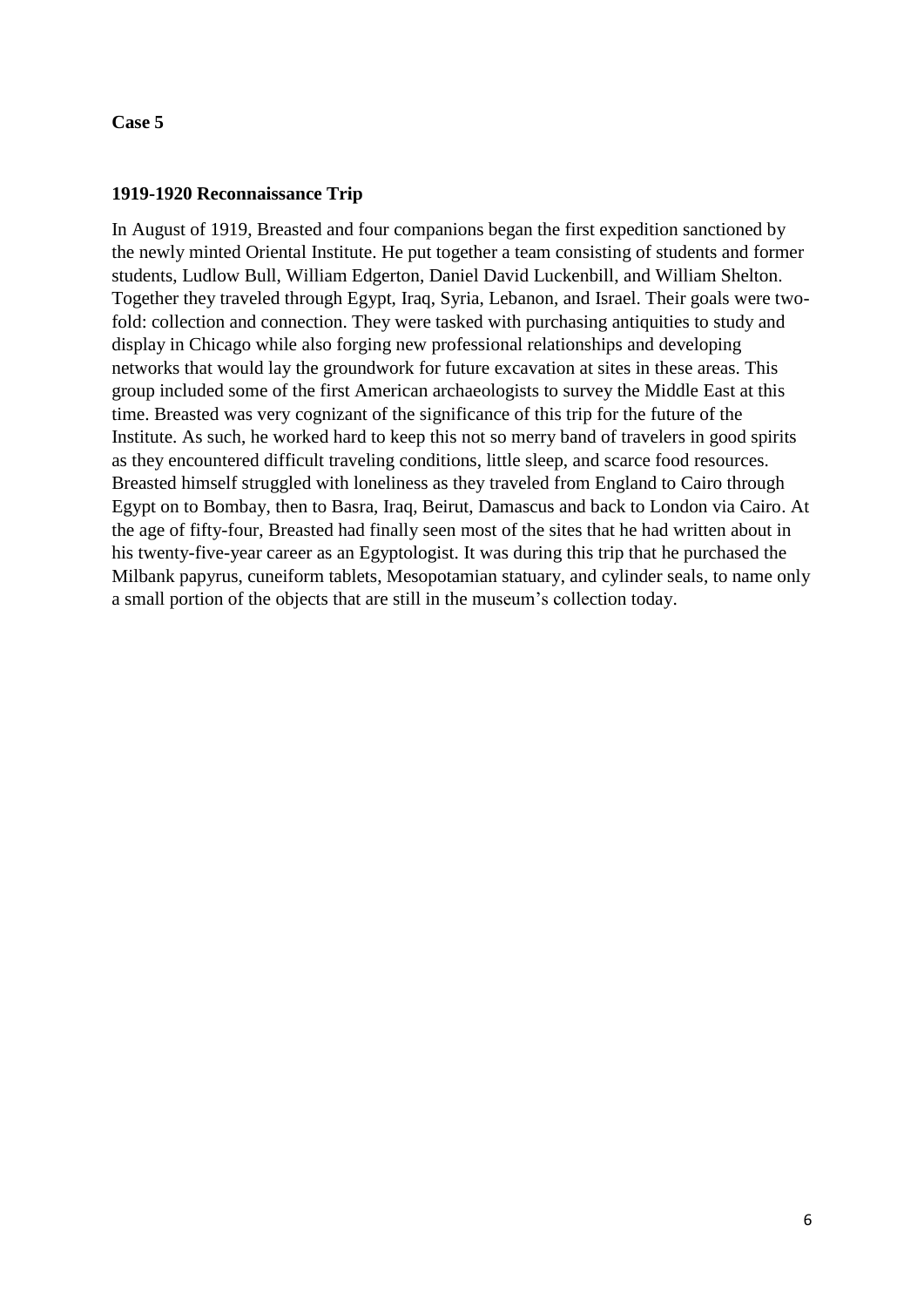#### **Groundbreaking: The Making of an Institute**

Ground was broken at the corner of East 58<sup>th</sup> St. and University Ave. in April of 1930 to build the new "headquarters" of the OI. Since its founding in 1919, field expeditions had expanded rapidly to include Anatolia, Luxor, Megiddo, and Persepolis. At the same time, a number of philological projects like the Chicago Assyrian Dictionary had begun, making Haskell Hall too small to accommodate all of the Institute's needs. Breasted writes, "For the first time in the history of modern research, the synthetic study of early man himself has been granted a home beside the laboratories of the natural sciences in a correlated effort to reconstruct through pure research the epic of mankind's long and mysterious development." (*Third Handbook*, 1931). With Rockefeller's support, the building was designed by Oscar H. Murray of the firm Mayers, Murray, & Phillip and every detail was carefully considered and designed. Breasted organized a Symbolism Committee and together they constructed models of design features that could be represented throughout the interior of the neo-Gothic building. Many of these designs were taken from *Assyrian Sculptures: Palace of Sinacherib*; *Die Kunst des alten Orients*; and *Atlas de L'Histoire de l'Art Égyptian.* In the end, many of Breasted's ideas were simplified for the sake of economy, but they include the Tympanum over the front doors entitled, "East Teaching the West," the lion heads on the main staircase, which are a nod to the lion statues that guarded the Ishtar temple at Nimrud, and the ceiling cornices in the lobby, which depict a pattern of Egypto-Assyrian floral friezes. This vision endures today as the headquarters of an ever-expanding Oriental Institute and museum.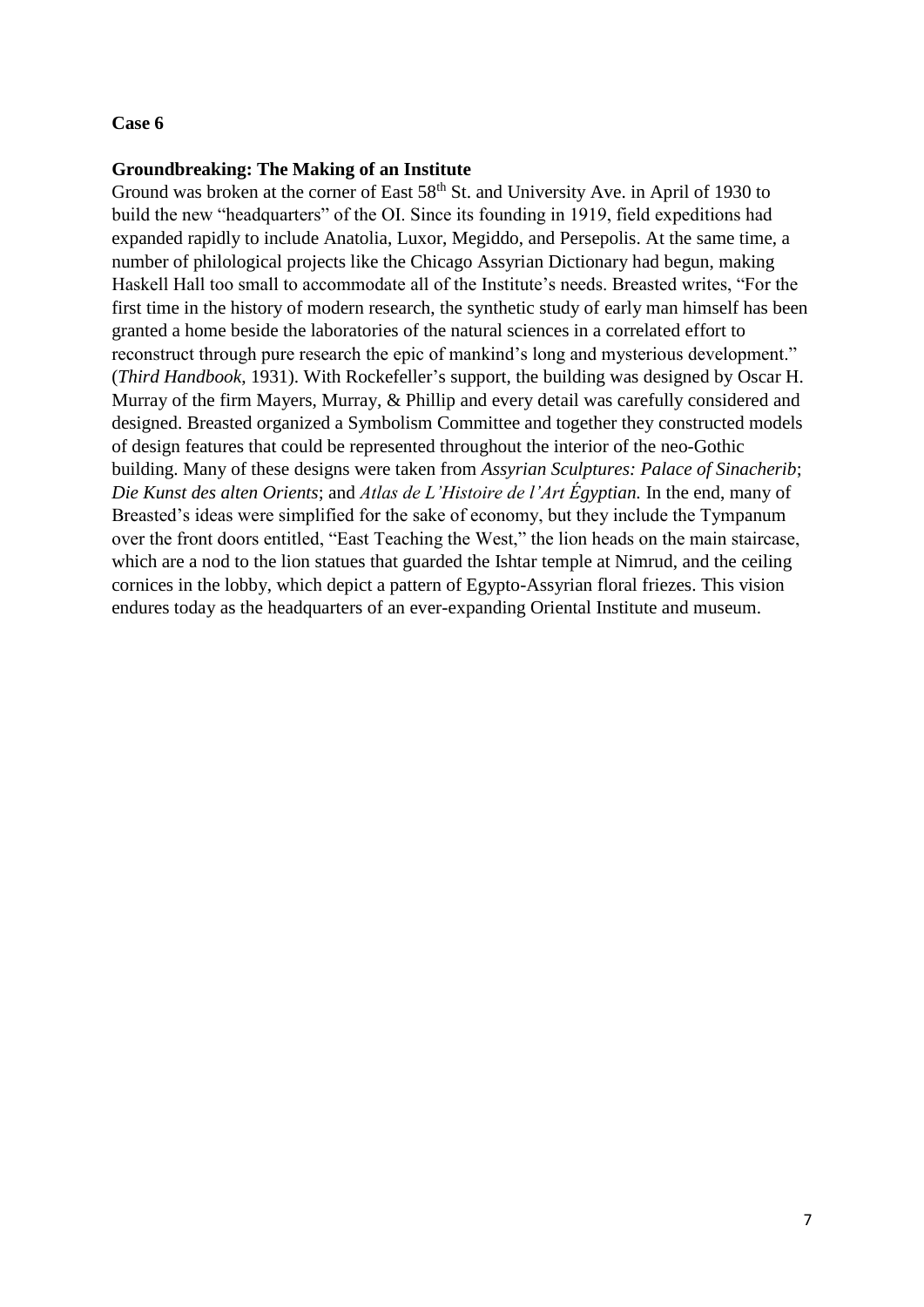## **Human-headed Winged Bull**

This winged-bull, known as a *lamassu* from textual sources, was given to the OI by the Department of Antiquities in Iraq. The Assyrian sculpture was discovered in northern Iraq when archaeologists from the OI, including Edward Chiera, were excavating at Khorsabad (Dur-Sharrukin) in 1929. It originally guarded the throne room of Sargon II, King of Assyria (721-705 BC). The *lamassu* is a mythological hybrid, a protective deity known to "turn back an evil person," that is composed of the head of a human, the body of a bull, and the wings of a bird. These figures are depicted in the *Epic of Gilgamesh,* one of the textual sources for the iconography of these figures.

The OI's *lamassu* has five legs, which was typical for those created during Sargon II's reign. This "double-aspect" causes the figure to appear to be standing or walking when viewed either from the front or the side, respectively. This winged-bull is almost five meters (16 feet) tall and weighs approximately 40 tons. The large sculpture fragments that were excavated at Khorsabad were packed in crates and transported to Chicago, where they were brought into the OI Museum through the wall of the gallery as it was being built in 1930. It was then restored and assembled on the same spot. Its massiveness required the floor to be reinforced and the building to be built around it, which ensures that the OI's *lamassu* will never be moved to another spot in the museum or loaned to another institution.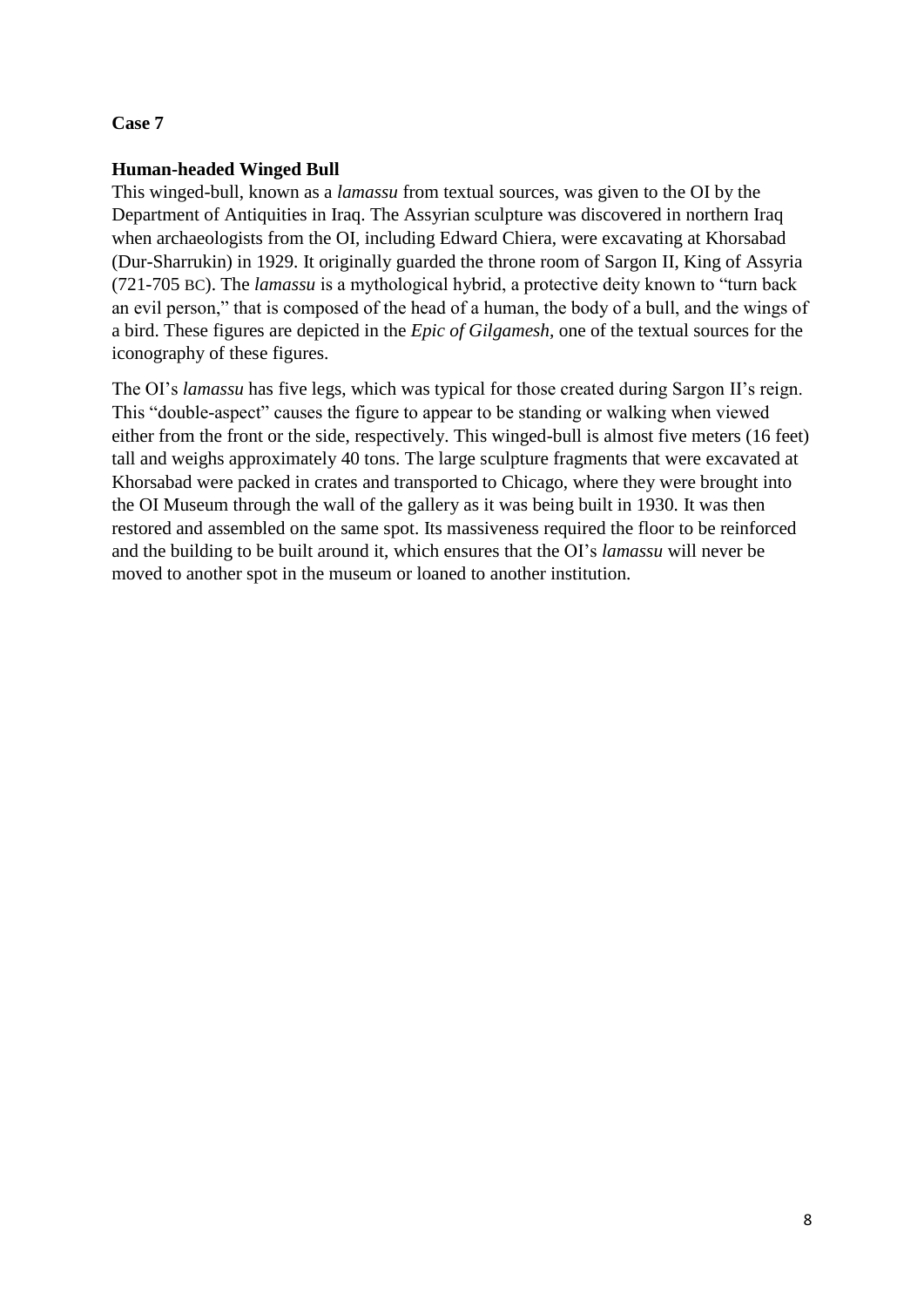#### **The Colossal Statue of Tutankhamun**

From 1926 to 1933, the OI excavated at the Egyptian site of Medinet Habu, from which it was able to acquire over 8,000 artifacts for the museum. The colossal statue of Tutankhamun was one of these. The original statue stands at over 5 meters (16.4 feet) tall and weighs approximately 6 tons. It was created during the reign of Tutankhamun (1355-1346 BC) and holds the distinction of being the tallest ancient Egyptian statue in the Western Hemisphere. When OI archaeologists, including Uvo Hölscher, made this discovery in 1930, the statue was found in three pieces, namely the crown, head, and torso, which were gifted to the OI by the Egyptian government. The statue has an almost identical twin found at the same mortuary temple of Ay and Horemheb. This second statue, which was more complete, is now located in the Egyptian Museum in Cairo. Both statues are made of quartzite with some paint from modern restoration. After being brought to the OI, the pieces were mounted on a metal framework and joined together. The legs and base were constructed using man-made materials so that the statue could assume its original height. All of the missing features, arms, legs, neck and chin are also modern restoration. It was good fortune that the statue in Cairo was more complete, as it provided a reference from which to work. All of the restoration work took place at the OI from 1933-34 and was completed by Donato Bastiani and Maurice Bardin.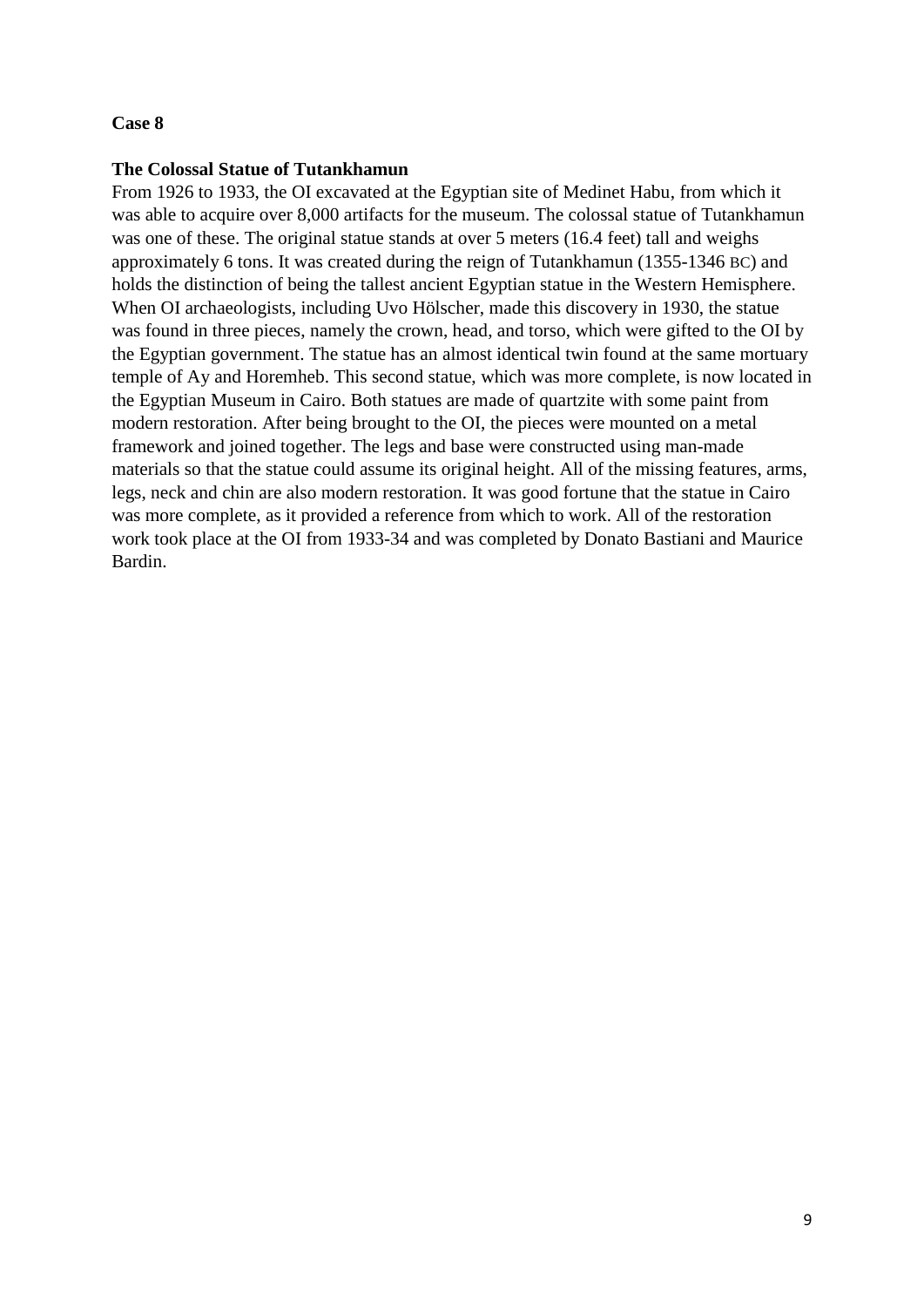## **Colossal Bull Head**

The site of Persepolis was a great dynastic center of the Achaemenid Empire and is located approximately 400 miles south of present-day Tehran in the Southwestern Province of Fars. The OI excavated there from 1931-39. This Colossal Bull Head was discovered at Persepolis during the 1932-33 season by OI archaeologists under the direction of Ernst Herzfeld. The building to which it belonged, the Hundred-Column Hall, was built during the reigns of Xerxes and Artaxerxes (485-424 BC). This figure is one of a pair of guardian bulls that flanked the hall's entrance and its features are characteristic of the Achaemenid court style with its curved, smooth face, sharp-edged eyelids, and tightly curled hair. The other bull head is still at the site of Persepolis where it has been restored on top of its body at the entrance to the Hall. Made of limestone and weighing approximately 10 tons, the OI's Colossal Bull Head was brought to Chicago in fragments. It underwent a significant amount of restoration including the top of the head, horn bases, both eyes, minor sections around the mouth and all of the neck. It was restored on site by Donato Bastiani and reconstruction was supervised by the second director of the OI, John A. Wilson.